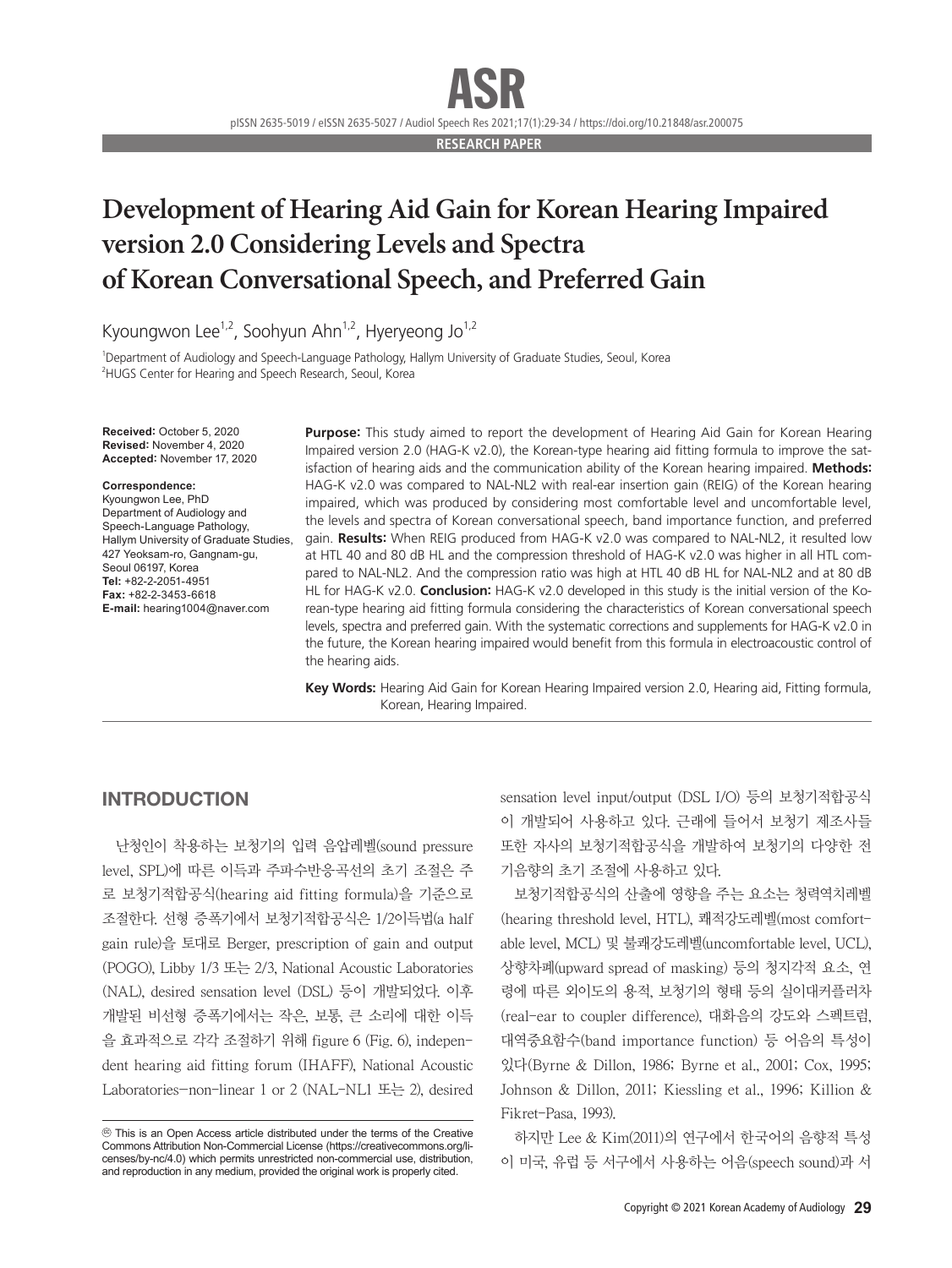# ASR Development of HAG-K v2.0

로 다르다는 점을 들어 한국 난청인이 사용하는 보청기의 조절 에 필요한 보청기적합공식 개발의 필요성을 보고하였다. 이후 한국어의 음향적 특성에 대한 연구에서 Noh & Lee(2012)는 장기평균어음스펙트럼(long-term average speech spectrum), Han & Lee(2020)는 한국어 대화음의 강도 및 이에 따른 스펙 트럼이 외국어(International Electrotechnical Commission, 2012)와 차이가 있음을 보고하였다. 그리고 Bang & Lee(2020) 또한 한국 난청인의 선호이득이 NAL-NL2 등 외국의 보청기 적합공식과 차이가 있음을 보고하여 한국형 보청기적합공식 의 필요성을 보고하였다.

최근 한국에서의 보청기적합공식 관련 연구를 살펴보면 Kim & Lee(2019)는 다채널 보청기의 압축역치(compression threshold, CT)를 55, 65, 75 dB SPL로 설정했을 때 55 및 65 dB SPL의 CT에서 잡음환경에서의 초성자음인지도가 높게 나 타나지만, 55 dB SPL에서는 65 및 75 dB SPL의 CT에 비해 잡 음을 크게 느낀다고 하였다. 그리고 Han et al.(2017)은 해제시 간 관련 연구에서 한국에서 개발한 다채널 보청기 시제품 (prototype)의 CT를 31과 61 dB SPL로 설정했을 때 문장인지 역치, 음량의 크기, 날카로움, 명료성, 배경잡음의 크기에는 차 이가 나타나지 않았다고 보고하였다. 같은 연구에서 해제시간 (release time)을 50과 500 ms로 설정했을 때 음량, 음질, 배경 잡음에는 차이가 나타나지 않았으나 빠른 해제시간에서 명료 도가 더 높게 나타났다고 보고하였다. 그리고 Jeong & Lee(2018)의 연구에서는 70과 600 ms에 비해 250 ms의 해제 시간에서 잡음 환경에서의 문장인지도가 높게 나타났다고 보 고하였다. 그리고 Jin et al.(2017)과 Han et al.(2017)은 한국어 의 음향 특성과 음량증가(loudness growth), 평균 대화음레벨 (conversational speech level), 폐쇄효과(occlusion effect)를 고 려하여 한국형 보청기적합공식인 Hallym Audiology Institute-version 1 (HAI-v1)을 보고하였으나 현재까지 상용화되 지는 않고 있다.

이에 본 연구에서는 한국어 대화음레벨과 스펙트럼 및 선호 이득 등 한국어의 음향적 특징과 한국인의 심리음향적 특성을 고려하여 새로운 한국형 보청기적합공식인 한국 난청인을 위한 보청기이득 버전 2.0 (Hearing Aid Gain for Korean Hearing Impaired version 2.0, HAG-K v2.0)을 개발하여 이를 보고하 고자 하였다. 본 연구를 통하여 선행 연구에서 개발한 HAIv1(Jin et al., 2017; Han et al., 2017)을 보완하고, 청능재활 현 장에서 한국 난청인이 착용한 보청기 이득의 효과적인 조절 그 리고 난청인의 어음인지도, 의사소통 능력 그리고 보청기의 만 족도를 개선하는데 도움을 주고자 하였다.

## MATERIALS AND METHODS

## 연구 장비

HAG-K v2.0은 난청인의 MCL과 UCL의 변화는 Park & Lee(2013), 한국어 대화음의 스펙트럼과 강도는 Han & Lee (2020), 대역중요함수는 Lee & Kim(2012)과 Jin et al.(2016), 선 호하는 CT와 이득은 Kim & Lee(2019), Han & Lee(2020) 및 Bang & Lee(2020)를 고려하여 HTL에 따른 실이삽입이득 (real-ear insertion gain, REIG)을 산출하였다.

## HAG-K v2.0의 개발절차

HAG-K v2.0에서 입력 SPL 50 dB에 대한 REIG (REIG for 50 dB SPL input, REIG50), 65 dB에 대한 REIG (REIG for 65 dB SPL input, REIG65), 80 dB에 대한 REIG (REIG for 80 dB SPL input, REIG80)의 산출 절차는 다음과 같다.

첫째, 비선형 증폭방식의 작은(soft), 보통(moderate), 큰 (loud) 소리의 입력 SPL은 0.125 kHz에서 8.0 kHz까지 모든 1/2옥타브 주파수에서 50, 65, 80 dB SPL을 기준으로 하였다.

둘째, 이득은 모든 1/2옥타브 주파수에서 REIG50, REIG65, REIG80을 각각 산출하였다.

셋째, 1.5 kHz 이하의 주파수에서 REIG는 Bang & Lee (2020)의 연구 결과인 한국 감각신경성 난청인의 선호이득을 기준으로 REIG를 산출하였으며, CT는 Kim & Lee(2019)와 Han & Lee(2020)의 연구 결과를 기준으로 60 dB SPL 부근으 로 설정하였다.

넷째, 압축비율(compression ratio, CR)은 기본적으로 Park & Lee(2013)의 HTL에 따른 MCL과 UCL의 변화를 사용하였다. 하지만 HTL이 증가할수록 역동범위가 좁아지는 감각신경성 난 청인의 특징을 감안하여 HTL을 50 dB HL 이하와 55 dB HL 이상으로 구분하여 REIG를 산출하였다.

다섯째, 폐쇄효과(occlusion effect)는 고주파수 대역에 영향을 주지 않으므로 2.0 kHz 이상의 주파수에서 REIG50, REIG65, REIG80은 모두 1.5 kHz와 같게 나타나도록 산출하였으며, 음 향피드백시스템의 작동여부에 대한 사항은 고려하지 않았다.

여섯째, HTL이 20 dB HL 이하인 경우 모든 입력 SPL에 대 한 REIG는 모든 1/2옥타브 주파수에서 '0'으로 처리하였다.

일곱째, 0.25 kHz에서 1.5 kHz까지의 기울기(slope; dB/octave)는 Bang & Lee(2020)의 선호이득과 1 kHz 부근에서 높 게 나타나는 대역중요함수(Lee & Kim, 2012; Jin et al., 2016) 를 고려하여 산출하였다.

HAG-K v2.0에서 1.0 kHz의 HTL에 따른 REIG50, REIG65 및 REIG80에 대한 기울기는 50 dB HL 이하에서는 0.68, 0.52 및 0.33 dB/octave, 55 dB HL 이상에서는 0.56, 0.52 및 0.33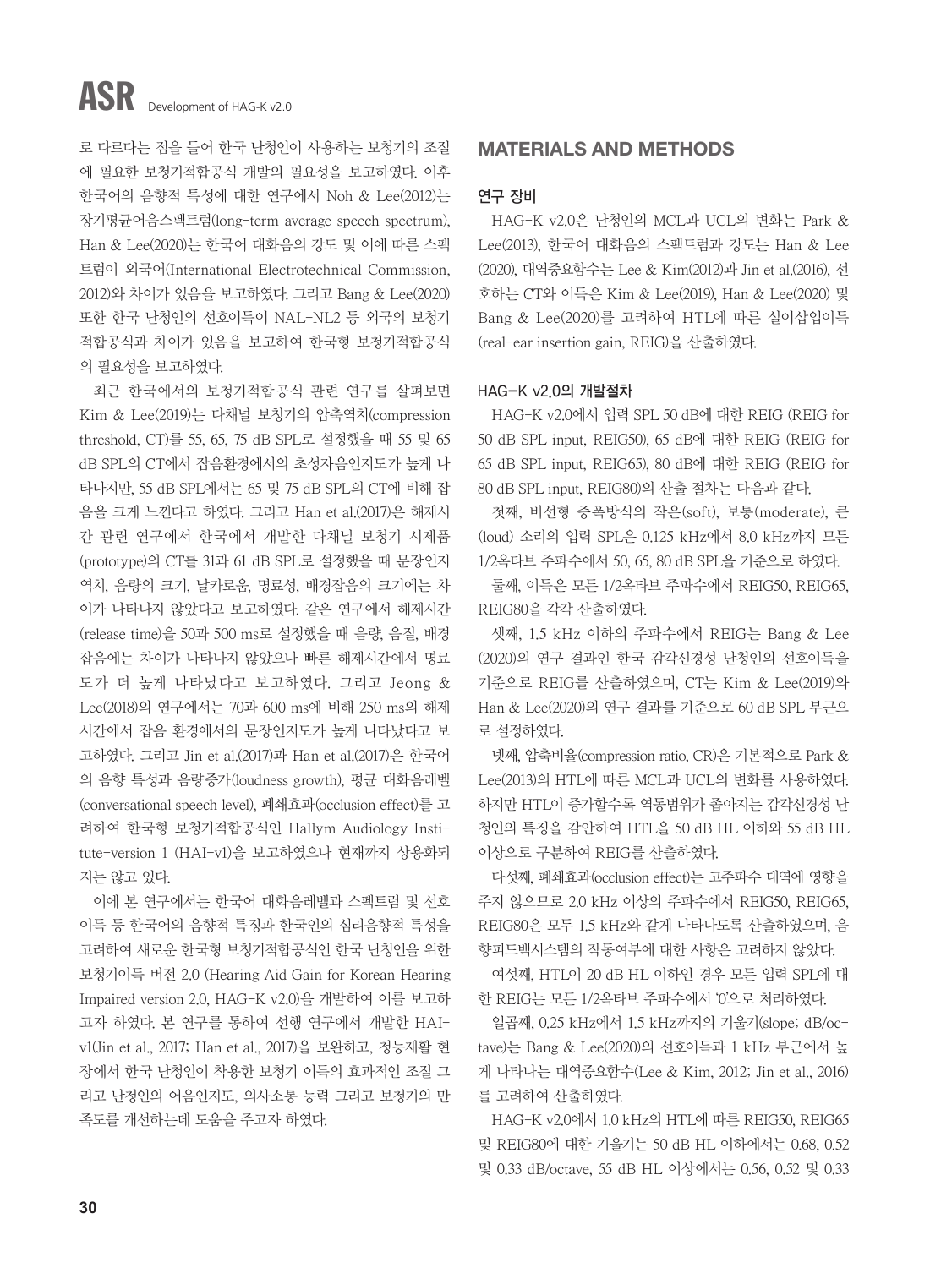dB/octave이었다. Table 1은 1.0 kHz의 HTL 50 dB HL 이하 와 55 dB HL 이상에서 입력 SPL 50, 65, 80 dB에 대한 REIG 를 산출하기 위한 수식을 나타내었다.

### HAG-K v2.0과 NAL-NL2의 비교

HAG-K v2.0에서 산출한 REIG50, REIG65 및 REIG80은 NAL-NL2 (version 2.15)에서 산출한 REIG와 비교하였다. NAL-NL2의 REIG는 HAG-K v2.0과 마찬가지로 입력 SPL 50 dB에 대한 NAL-NL2의 REIG (REIG50 for NAL-NL2, REIG50-N), 65 dB에 대한 NAL-NL2의 REIG (REIG65 for NAL-NL2, REIG65-N), 80 dB에 대한 NAL-NL2의 REIG (REIG80 for NAL-NL2, REIG80-N)를 각각 산출하였다.

## RESULTS

모든 옥타브 주파수에서 40, 60, 80 dB HL의 HTL을 입력 했을 때, HAG-K v2.0 (REIG50, REIG65 및 REIG80)과

Table 1. Formula used to calculate REIGs of 1.0 kHz at input sound pressure level of 50, 65, 80 dB in HAG-K v2.0

| $HTL \le 50$ dB HL           | $HTL \geq 55$ dB HL          |
|------------------------------|------------------------------|
| $REIG50 = 0.56$ (HTL) - 11.2 | $REIG50 = 0.68$ (HTL) - 18   |
| $REIG65 = 0.52$ (HTL) - 10.5 | $REIG65 = 0.52$ (HTL) - 10.5 |
| $REIG80 = 0.33$ (HTL) - 6.6  | $REIG80 = 0.33$ (HTL) - 6.5  |

HAG-K v2.0: Hearing Aid Gain for Korean Hearing Impaired version 2.0, HTL: hearing threshold level, REIG: real-ear insertion gain

NAL-NL2 (REIG50-N, REIG65-N 및 REIG80-N)에 의해 산출한 REIG는 Figure 1과 같다. Figure 1에서 이득과 0.25 kHz에서 0.5 kHz까지의 기울기 및 CT와 CR을 살펴보면 다음 과 같다.

### 이득과 주파수반응곡선

HAG-K v2.0에서 산출한 보통 크기의 대화음레벨 65 dB SPL에 대한 REIG65는 HTL이 60 dB HL(Figure 1B)일 때는 1.0 kHz에서 3.0 kHz 그리고 40 dB HL(Figure 1C)일 때는 1.0 kHz 이하의 주파수에서 NAL-NL2와 비슷하게 나타났다. 나 머지 모든 주파수에서 HAG-K v2.0의 REIG는 NAL-NL2에 비해 낮게 나타났다. HTL이 80 dB HL(Figure 1A)일 때는 모 든 주파수에서 HAG-K v2.0의 REIG가 NAL-NL2에 비해 낮 게 나타났다. 그리고 0.25 kHz에서 1.0 kHz까지의 기울기는 HTL 40, 60 및 80 dB HL에서 2.0, 4.1 및 6.1 dB/octave로 각각 나타나 HTL 60 dB와 80 dB HL에서 HAG-K v2.0이 NAL-NL2에 비해 높게 나타났다(Figure 1).

## CT와 CR

Figure 1에서 50, 65 및 80 dB의 입력 SPL에 따른 REIG의 차이를 토대로 CT와 CR을 유추하여 살펴보면, CT는 모든 HTL에서 HAG-K v2.0이 NAL-NL2에 비해 높게 나타났다. 그리고 CR은 HTL 60 dB HL에서는 HAG-K v2.0과 NAL-NL2가 비슷하게 나타났으나 40 dB HL에서는 NAL-NL2가,

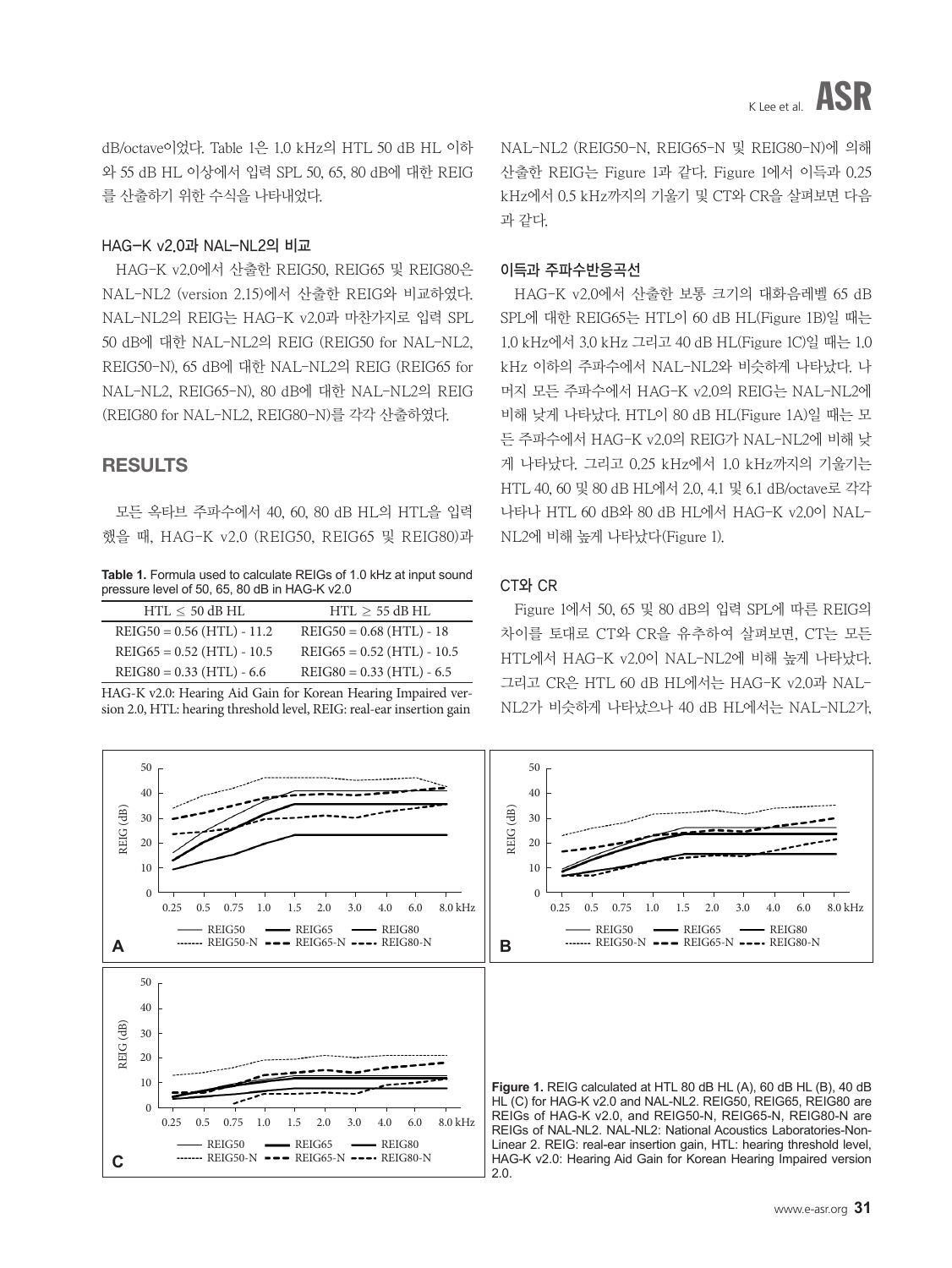## ASR Development of HAG-K v2.0

80 dB HL에서는 HAG-K v2.0이 높게 나타났다. CR은 전체적 으로 1.0 kHz 이하의 저주파수로 갈수록 HAG-K v2.0의 CR 이 낮아지는 경향을 보였으나, NAL-NL2는 모든 주파수에서 비슷하게 나타났으며, 60 dB HL 이상에서는 HTL과 관계없이 CR이 비슷하게 나타났다.

## **DISCUSSIONS**

본 연구는 한국어의 대화음레벨의 강도와 이에 따른 스펙트 럼(Han & Lee, 2020), 한국 난청인의 선호이득(Bang & Lee, 2020), 전기음향의 조절(Jeong & Lee, 2018; Kim & Lee, 2019)에 따른 어음의 인지도가 외국어와 차이가 나타났다는 것 에 근거하여 HAG-K v2.0을 개발하였다. 본 연구에서 산출한 REIG를 통하여 보통 대화음레벨의 이득(REIG65), CT 및 CR 을 중심으로 살펴보면 다음과 같다.

## REIG65

모든 1/2옥타브 주파수에서 HTL이 60 dB일 때 HAG-K v2.0에서 산출한 보통 크기의 대화음레벨 65 dB SPL에 대한 REIG65는 1.5 kHz에서 3.0 kHz까지는 NAL-NL2와 비슷하 게 나타났으나, 1.5 kHz 이하와 3.0 kHz 이상의 주파수에서는 NAL-NL2가 높게 나타났다. Han & Lee(2020)의 연구에서 보 통 대화음레벨 65 백분위수(percentile)의 강도는 64.74 dB SPL로 International Electrotechnical Commission(2012)와 비슷하게 나타났으나, 주파수 스펙트럼은 0.25 kHz에서 1.6 kHz까지 한국어음이 외국어음에 비해 높은 강도로 나타났다. Lippmann et al.(1981), Keidser et al.(2011)의 연구에서 보청기 의 이득은 보통 크기의 대화음레벨을 난청인의 MCL까지 증폭 하는데 필요한 증폭량 또는 음량증가를 고려하여 결정한다고 하였다. 본 연구에서의 REIG65를 NAL-NL2와 비교했을 때 1.5 kHz에서 3.0 kHz 주파수 대역에서는 비슷하게 나타났으나 0.25 kHz에서 1.6 kHz의 주파수 대역에서 낮게 나타난 근거로 볼 수 있다.

그리고 0.25 kHz에서 1.0 kHz까지 HAG-K v2.0에서 산출 한 REIG65의 기울기는 NAL-NL2에 비해 높게 나타났다. Han & Lee(2020)의 연구에서 한국어의 65 백분위수에 대한 주파수 스펙트럼은 0.25 kHz에서 1.6 kHz까지 외국어음에 비 해 높은 강도로 나타났다. 따라서 HAG-K v2.0은 1.0 kHz이 하의 주파수에서의 이득을 적게 산출한 것으로 나타났다.

그러나 HTL 40 dB와 80 dB HL에서의 REIG65는 모든 1/2 옥타브 주파수에서 NAL-NL2에 비해서 낮게 나타났다. 한국 (Han & Lee, 2020)과 해외(International Electrotechnical Commission, 2012)의 연구에서 작은 대화음레벨인 30 백분위

수는 한국어음이 59.67 dB SPL, 외국어음은 55 dB SPL로 보 고하여 30 백분위수가 더 높은 한국인의 REIG가 더 낮은 것 으로 보인다. 그리고 큰 대화음레벨인 99 백분위수는 한국어음 이 79.07 dB SPL과 외국어음은 80 dB SPL로 보고하여 큰 차 이는 나타나지 않았다. 하지만 5.0 kHz 이하의 주파수 스펙트 럼에서 한국어음의 강도가 외국어음에 비해 높게 나타나는 것 을 고려하면 HAG-K v2.0의 REIG가 NAL-NL2에 비해 낮게 나타나는 이유가 될 것이다.

4.0 kHz 이상의 주파수에서 40, 60, 80 dB HTL 모두 HAG-K v2.0의 REIG가 NAL-NL2에 비해 낮게 나타났다. 그 이유는 HAG-K v2.0의 REIG 산출 시 보청기의 음질, 만족도, 단어인 지도 등 한국 난청의 선호이득(Bang & Lee, 2020)을 고려하였 기 때문이다. 그리고 Figure 2는 Bang & Lee(2020)의 연구와 HAG-K v2.0을 비교한 것으로 같은 HTL에서 3.0 kHz 이상 의 주파수에서는 선호이득과 HAG-K v2.0 간의 차이를 나타 내고 있다. 그 이유는 Bang & Lee(2020)의 연구에서 보청기의 전기음향적 조절 시 음질 및 착용 만족도를 위주로 조절하였으 며, 개방(non-occluded)형과 폐쇄(occluded)형 등 환기구의 직 경, 보청기 형태 및 음향피드백제어시스템의 영향을 고려하지 않 았기 때문이다. 개방형 보청기의 경우 음향피드백제어시스템의 작동으로 인해 고주파수의 이득이 저하되는 경향이 있다(Aazh et al., 2012)고 하였는데, HAG-K v2.0에서는 한국형 보청기적 합공식의 초기 버전으로 환기구를 설치한 보청기에서 나타나 는 음향피드백에 대한 영향을 고려하지 않아서 고주파수의 이 득은 저하되지 않도록 산출하였다.

#### CT와 CR

50, 65, 80 dB의 입력 SPL의 REIG를 토대로 HAG-K v2.0 과 NAL-NL2의 CT를 비교해보면, HTL 40, 60, 80 dB HL에



**Figure 2.** REIG calculated from HAG-K v2.0 and preferred gain of Korean hearing impaired (Bang & Lee, 2020). REIG50, REIG65, REIG80 are REIGs of HAG-K v2.0, and REIG50-P, REIG65-P, REIG80-P are REIGs of preferred gain of Korean hearing impaired (Bang & Lee, 2020). REIG: real-ear insertion gain, HAG-K v2.0: Hearing Aid Gain for Korean Hearing Impaired version 2.0.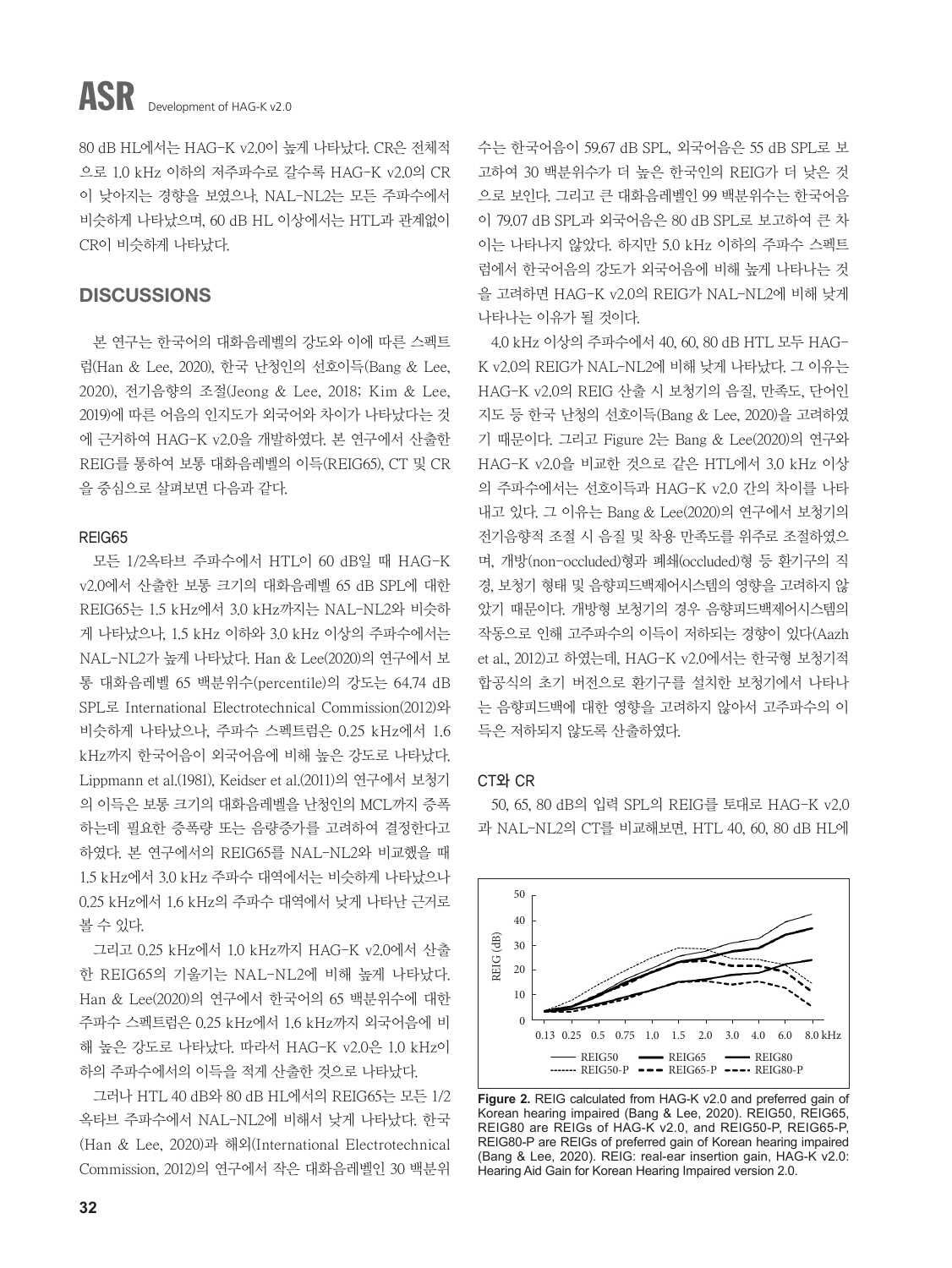서 HAG-K v2.0의 CT가 모든 주파수에서 NAL-NL2에 비해 높게 나타났다. 이는 한국어 30 백분위수의 대화음레벨이 외국 어음에 비해 5 dB 정도 높다는 연구(Han & Lee, 2020) 결과로 비추어볼 때 REIG50은 외국어에 비해 낮게 산출해도 대화 능 력은 문제가 없을 것으로 보인다. 그리고 Barker et al.(2001), Souza(2002)의 연구에서 기술하였듯이 비선형 증폭기의 낮은 CT는 주변의 잡음을 어음과 함께 증폭하여 신호대잡음비(signal-to-noise ratio) 및 음질을 나쁘게 할 우려가 있다. 또한 Barker & Dillon(1999), Barker et al.(2001)의 연구에서 중고도 의 감각신경성 난청인은 대화음 레벨인 65 dB SPL 부근의 CT 를 선호한다고 보고하였다. 따라서 HAG-K v2.0에서 산출한 REIG50 즉, 60 dB SPL의 CT는 신호대잡음비 및 음질의 개선 에 유용할 것으로 볼 수 있다.

HAG-K v2.0에서 산출한 CR을 NAL-N2와 비교했을 때 REIG65에서는 비슷하게 나타났다. 그러나 HTL 40 dB HL에 서는 NAL-NL2, 80 dB HL에서는 HAG-K v2.0의 CR이 더 높게 나타났다. 비선형 증폭기에서의 CR은 역동범위 즉, HTL 과 UCL의 차이에 의해 결정되는데(Souza, 2002) HAG-K v2.0은 HTL이 높을수록 역동범위가 좁아지는 연구(Park & Lee, 2013)를 반영한 것이다. 그리고 Boike & Souza(2000)는 잡음 환경에서의 높은 CR은 경도에서 중도의 감각신경성 난청 인이 착용하는 보청기의 음질에 나쁜 영향을 줄 수 있다고 보고 하여 HTL이 40 dB HL일 때 HAG-K v2.0에서 산출한 CR은 적절할 것으로 보인다.

HAG-K v2.0에서 산출한 REIG를 한국 난청인의 선호이득 (Bang & Lee, 2020)과 비교한 Figure 2를 보면 2.0 kHz 이하 의 주파수에서 REIG65 및 REIG80은 비슷하게 나타났다. 그 러나 HAG-K v2.0의 REIG50가 선호이득에 비해 낮게 나타났 다. 즉, HAG-K v2.0의 CT가 높게 나타나 Han & Lee(2020) 의 30 백분위수의 SPL을 뒷받침한 것으로 볼 수 있다.

본 연구의 HAG-K v2.0과 선행연구인 HAI-v1(Jin et al., 2017; Han et al., 2017)의 REIG를 입력 SPL 65 dB를 중심으 로 NAL-NL2 및 DSL5.0과 비교하여 살펴보면 다음과 같다. 입력 SPL 65 dB에 대한 REIG는 HAI-v1의 경우 0.5 kHz 이 하와 4.0 kHz 이상에서는 NAL-NL2와 DSL5.0에 비해 낮게 나타났으나, 1.0 kHz와 2.0 kHz에서는 HAG-K v2.0이 높게 나타났다. 그러나 HAG-K v2.0에서는 HTL이 60 dB HL일 때 입력 SPL 65 dB에 대한 REIG는 0.75 kHz 이하와 4.0 kHz 이 상에서는 NAL-NL2 및 DSL5.0이 높게 나타났으나, 1.0 kHz 와 3.0 kHz에서는 NAL-NL2와 비슷하게 나타났다. 그리고 HAG-K v2.0과 HAI-v1의 CT와 CR을 비교해 보면 CT는 HAG-K v2.0이 60 dB SPL 부근으로 31 dB SPL 부근의 HAIv1에 비해서 높게 나타났으며, CR은 대부분의 주파수에서

HAI-v1이 HAG-K v2.0에 비해 높게 나타나 차이를 보였다.

본 연구에서는 한국어 대화음레벨과 스펙트럼, HTL에 따른 MCL과 UCL의 변화와 선호이득 등 한국어의 음향적 특징과 한국인의 심리음향적 특성을 고려하여 한국형 보청기적합공식 HAG-K v2.0을 개발하여 청능재활 현장에서 보청기의 효과적 인 조절과 한국 난청인의 어음인지도, 의사소통 능력 그리고 보 청기의 만족도를 개선하고자 하였다. Souza(2002), Jeong & Lee(2018) 등이 비선형 증폭기의 해제시간은 어음 및 잡음의 인지에 영향을 준다고 하였다. 하지만 대부분의 보청기 제조사 에서 해제시간을 다양하게 설정하며, 한국어음의 인지에 미치 는 영향에 대한 연구 또한 부족하여 한국형 보청기적합공식의 초기 버전인 HAG-K v2.0에서는 해제시간을 고려하지 않았다.

본 연구에서 보청기적합공식을 산출할 때 적용한 대부분의 선행연구에서는 성인 및 노인을 대상으로 진행하였기 때문에 HAG-K v2.0은 아동보다는 성인 또는 노인이 착용하는 보청 기의 이득을 산출할 때 효과적일 것으로 생각한다. 따라서 향 후의 한국형 보청기적합공식 관련 연구에서는 아동, 성인, 노인 등 난청인의 연령, 청각손실의 종류, 형태 및 정도, 개방형과 폐 쇄형 등 보청기의 형태와 환기구의 직경, 한국어음의 인지에 효 과적인 해제시간, 음향피드백의 활성화 여부, 채널의 수 그리고 난청인의 생활환경을 고려한 보청기 이득을 산출하기 위하여 실생활에서의 대화음과 소음의 강도 및 스펙트럼 등에 대한 연 구가 필요하다. 아울러 다양한 환경에서 보청기의 음질, 착용 만족도, 어음인지도 등의 평가를 통하여 HAG-K v2.0을 체계 적으로 검증하고 수정 및 보완한다면 한국 난청인이 착용하는 보청기의 전기음향적 조절과 의사소통 능력의 개선에 도움을 줄 수 있을 것이다.

증심 단어 : HAG-K v2.0·보청기·적합공식·한국인·난청인.

#### **Ethical Statement**

This study was approved by the Institutional Review Board of Hallym University of Graduate Studies (IRB #HUGSAUD674235).

#### **Acknowledgments**

N/A

#### **Declaration of Conflicting Interests** There is no conflict of interests.

#### **Funding**

This research was completed while being supported by National Research Foundation of Korea (2018R1A2B6001986).

#### **Author Contributions**

Conceptualization: Kyoungwon Lee. Data curation: Kyoungwon Lee, Hyeryeong Jo. Formal analysis: Kyoungwon Lee. Funding acquisition: Kyoungwon Lee. Investigation: Kyoungwon Lee. Methodology: Kyoungwon Lee. Project administration: Kyoungwon Lee. Writing—original draft: